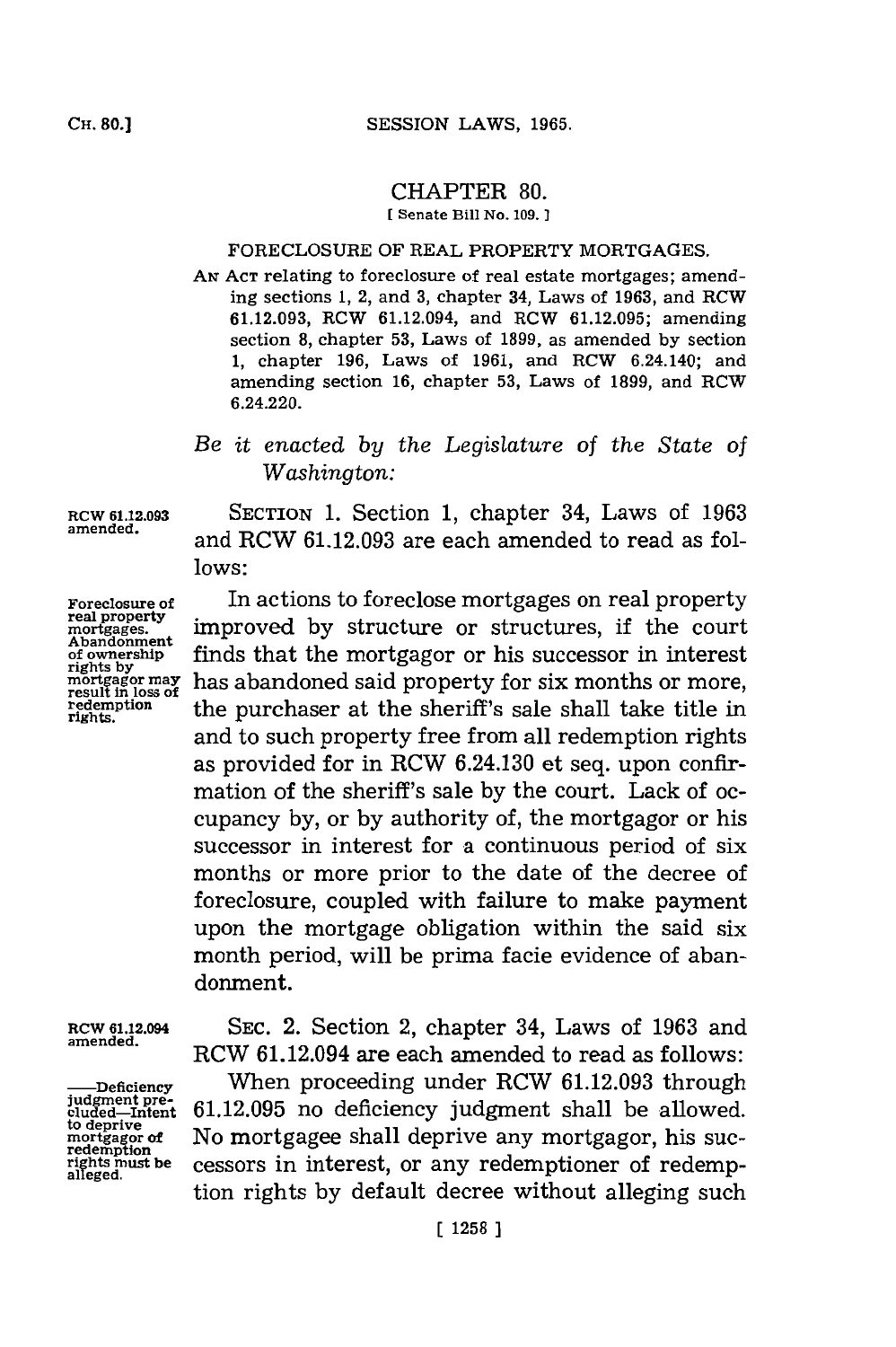intention in the complaint: *Provided, however,* That such complaint need not be served upon any person who acquired the status of such successor in interest or redemptioner after the recording of lis pendens in such foreclosure action.

SEC. 3. Section 3, chapter 34, Laws of 1963 and RCW 61.12.095 RCW **61.12.095** are each amended to read as follows: **amended.**

RCW 61.12.093 and 61.12.094 shall not apply to **-**-Not appli-<br>
perty used primarily for agricultural purposes agricultural property used primarily for agricultural purposes. **agicuiltural**

SEC. 4. Section 8, chapter 53, Laws of 1899, as **RCW 6.24.140**<br>amended. amended by section 1, chapter 196, Laws of 1961 and RCW 6.24.140 are each amended to read as follows:

Unless redemption rights have been precluded Time for re-<br>
Suant to RCW 61.12.093 et seq., the judgment less precluded<br>
<sub>me</sub> Amount to pursuant to RCW 61.12.093 et seq., the judgment debtor or his successor in interest, or any redemp- **be paid.** tioner, may redeem the property at any time within one year after the sale, on paying the amount of the bid, with interest thereon at the rate of eight percent per annum to the time of redemption, together with the amount of any assessment or taxes which the purchaser or his successor in interest may have paid thereon after purchase, and like interest on such amount; and **if** the purchaser be also a creditor having a lien, **by** judgment, decree or mortgage, prior to that of the redemptioner, other than the judgment under which such purchase was made, the amount of such lien with interest: *Provided, however,* That whenever there is an execution sale of property pursuant to judgment and decree of foreclosure of any mortgage executed after June **30, 1961,** which mortgage declares in its terms that the mortgaged property is not used principally for agricultural or farming purposes, and in which complaint the judgment creditor has expressly waived any right to a deficiency judgment, the period of redemption shall be eight months after the said sale.